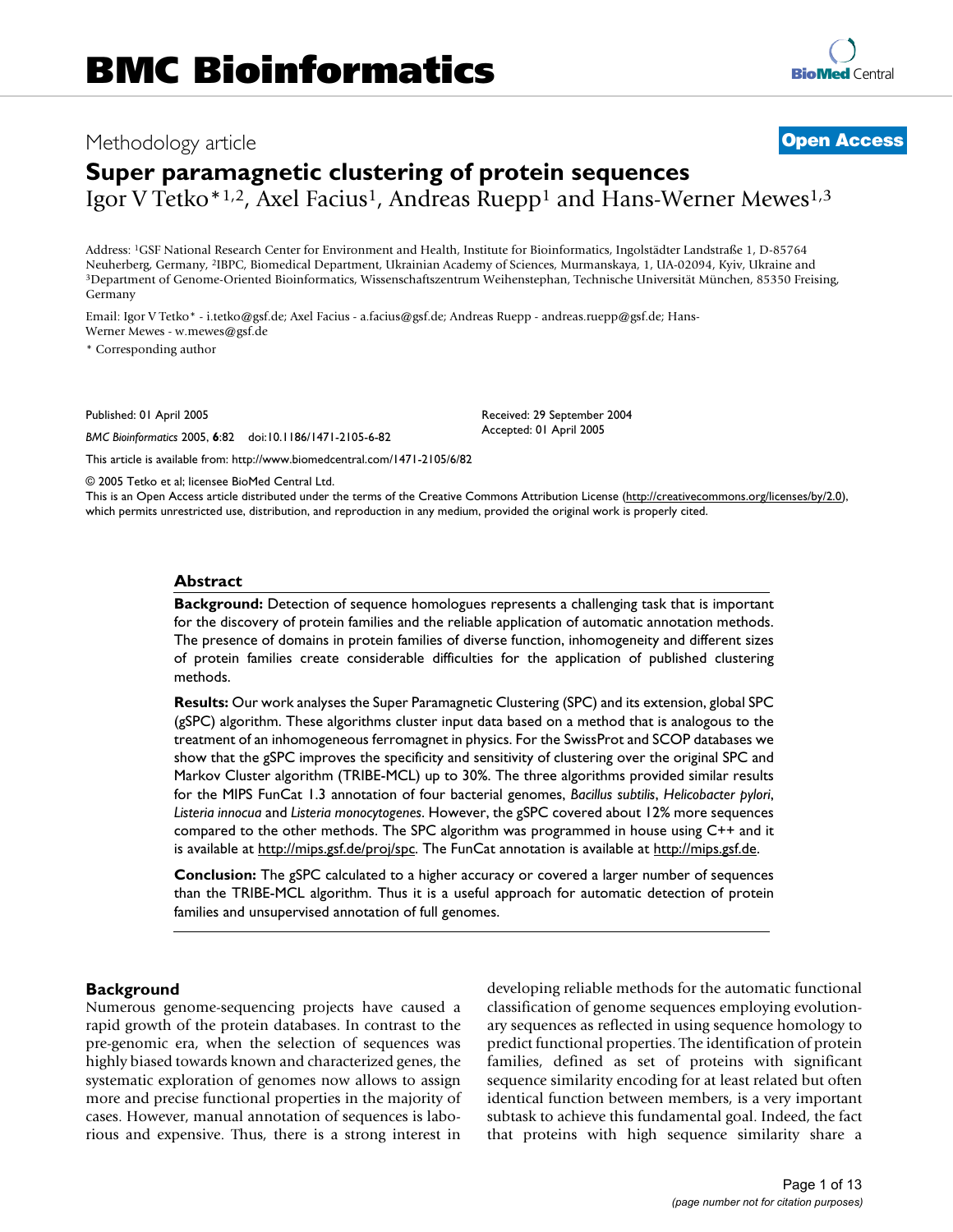common evolutionary history is accepted as the basis for functional assignment [1].

Among the different methods proposed to organize the sequence space into protein families, several approaches based on clustering using sequence similarity scores were successfully established (see e.g., [2-4]). However, the multi-domain composition of proteins, as well as the presence of promiscuous domains can influence the accuracy of such methods. Recently, an efficient algorithm for large-scale detection of protein families based on the Markov cluster algorithm, TRIBE-MCL, was proposed [5]. This algorithm simulates random walks within a graph by iterative alternation of two operators called expansion (explores intra-cluster structure) and inflation (eliminates flow between different clusters). In comparison to other clustering algorithms, the TRIBE-MCL produces clusters that resist contamination by promiscuous domains that could provide significant problems for other clustering algorithms as is discussed elsewhere [6]. TRIBE-MCL was tested using large databases of manually annotated protein sequences such as SwissProt [7] and SCOP [8] and has already been widely used in bioinformatics (about 50 publications referred to this algorithm since its publication in 2002[5] according to [9]). Thus this method is one of the recognized bioinformatic tools and its results can be used as an established standard for comparison of new algorithms. Moreover, we have already used the TRIBE-MCL algorithm for the analysis of the SIMAP database  $[10]$ .

Several clustering methods have appeared in recent years. One of these, the Super Paramagnetic Clustering (SPC) has received considerable attention in microarray data analysis [11,12]. This algorithm provides clustering of input data [13] based on analogy to the physics of an inhomogeneous ferromagnet. The method detects natural (physical) clusters present in the data and is able to efficiently cluster difficult test examples, such as concentric circles. The SPC algorithm was also successfully used in a supervised setting to analyze protein sequences and classify SCOP and CATH proteins according to their FSSP scores [14]. Following our first successful application of SPC to a database of RING-finger domains [15] and our approach to project expression data to known functional modules [16], the present study further investigates the power of SPC to cluster protein sequences of two large databases, SwissProt and SCOP. We compare its performance with the TRIBE-MCL algorithm. Since both these databases do not contain complete genome sequences required for an unbiased comparison of the methods, we additionally analyzed protein sequences from four bacterial genomes, namely *Bacillus subtilis*, *Helicobacter pylori*, *Listeria innocua* and *Listeria monocytogenes* manually annotated at MIPS according to FunCat [17-19]. We also introduce an extension of this algorithm, global SPC or gSPC, which performs step-wise clustering on different levels of connectivity between points and provides significantly improved performance to the annotation of whole genomes compared to both the original SPC algorithm and TRIBE-MCL.

## **Results**

#### *Clustering of a simulated data*

We tested the ability of the SPC method to determine the physical number of clusters in the data using synthetic data. The model problem of Figure [1](#page-2-0) consisted of *n* = 60 points in  $D = 2$  dimensions. The data points were generated using three normal distributions  $N(\mathbf{x}_i, \sigma = 1.5)$ , with centers  $x_0(1; 2)$  (*n* = 60 samples),  $x_1(10; 2)$  (*n* = 30) and  $x_2(14; 2)$  ( $n = 30$ ). The data points generated by the second and third normal distributions are overlapping. In addition three points, **x** = *(4.5 + 1.5\*j;2), j = {0,1,2}* were added to simulate an artificial link between the data points from the *1st* and *2nd* distributions.

Figure [1](#page-2-0) demonstrates that SPC  $(K = 10)$  was able to correctly determine the presence of three clusters in the data. Two splits of clusters at temperature *T* = 0.054 and *T* = 0.084 are observed. The first split corresponds to a separation of clusters formed by the *1st* and two other distributions. The second split corresponds to a separation of clusters formed by *2nd* and *3rd* distributions. Following these two breaks, the cluster melts on singletons. Thus, the hierarchical structure of data was uncovered and physical clusters present in these data were found. The noise between the data points from distributions 1 and 2 (green circles) did not affect the clustering results.

In contrast to SPC, the TRIBE-MCL algorithm has some difficulties in correctly determine the structure of the data. For example, for inflation parameter 2.1, the algorithm subclusters points generated by normal distributions 1 into 2 different subclusters. For the inflation value of 5, one can already observe 5 different clusters. One of the largest clusters contains 21 points, including 6 and 15 points generated by distribution 2 and 3, respectively. This cluster remains stable even for inflation parameter 20. Thus TRIBE-MCL could not detect the physical structure of this data set. Of course, one should not draw a general conclusion about the relative performance of both algorithms following only a single simulated example.

#### *Comparison of algorithms using SwissProt and SCOP databases*

The performance of the algorithms was investigated using SwissProt [7] and SCOP [3,8] databases. The accuracy of SPC clustering for the SwissProt database was assessed by analysis of InterPro domains [20] and Swiss keywords of members in calculated clusters. Sequences without any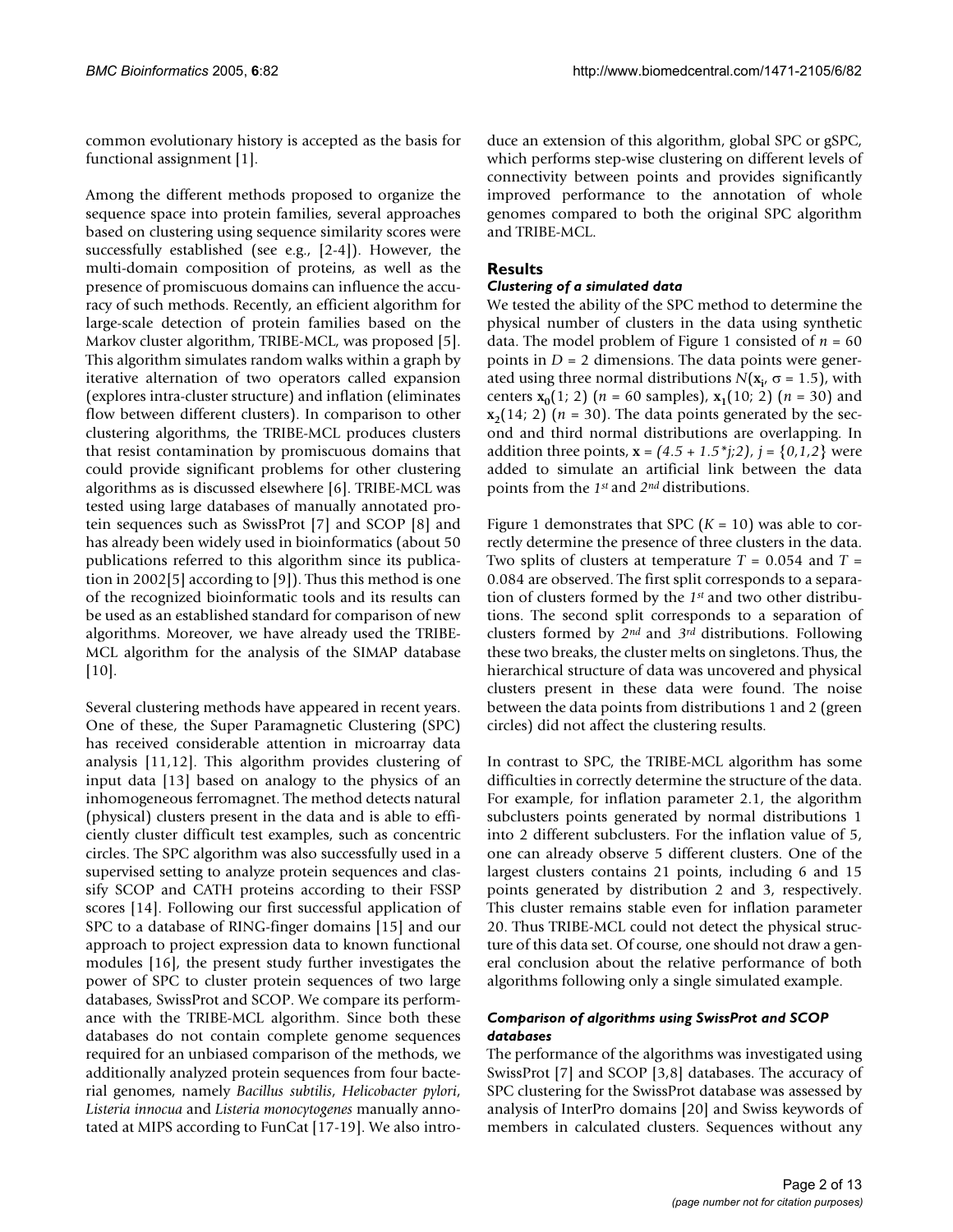

<span id="page-2-0"></span>



#### Figure 1

Clustering of Artificial Data Set using SPC and TRIBE-MCL algorithm. The red, blue and yellow colors correspond to three distributions used to generate the data. The noise between the data points from distributions 1 and 2 is indicated as green circles. A) Cluster size plot of SPC algorithm. The vertical line indicates temperature when calculation of the distance matrix B) was performed. B) The distance matrix calculated for the SPC clusters at temperature *T* = 0.087. More intense colors correspond to smaller distances between points. The diagonal and off-diagonal elements correspond to inter- and intra- cluster distances, respectively. Each horizontal block on the left side of Figure corresponds to one cluster and the colors are used to indicate composition of samples from different distributions. C) and D) are the distance matrices calculated for the TRIBE-MCL clusters obtained using inflation parameter 2.1 and 5.1, respectively.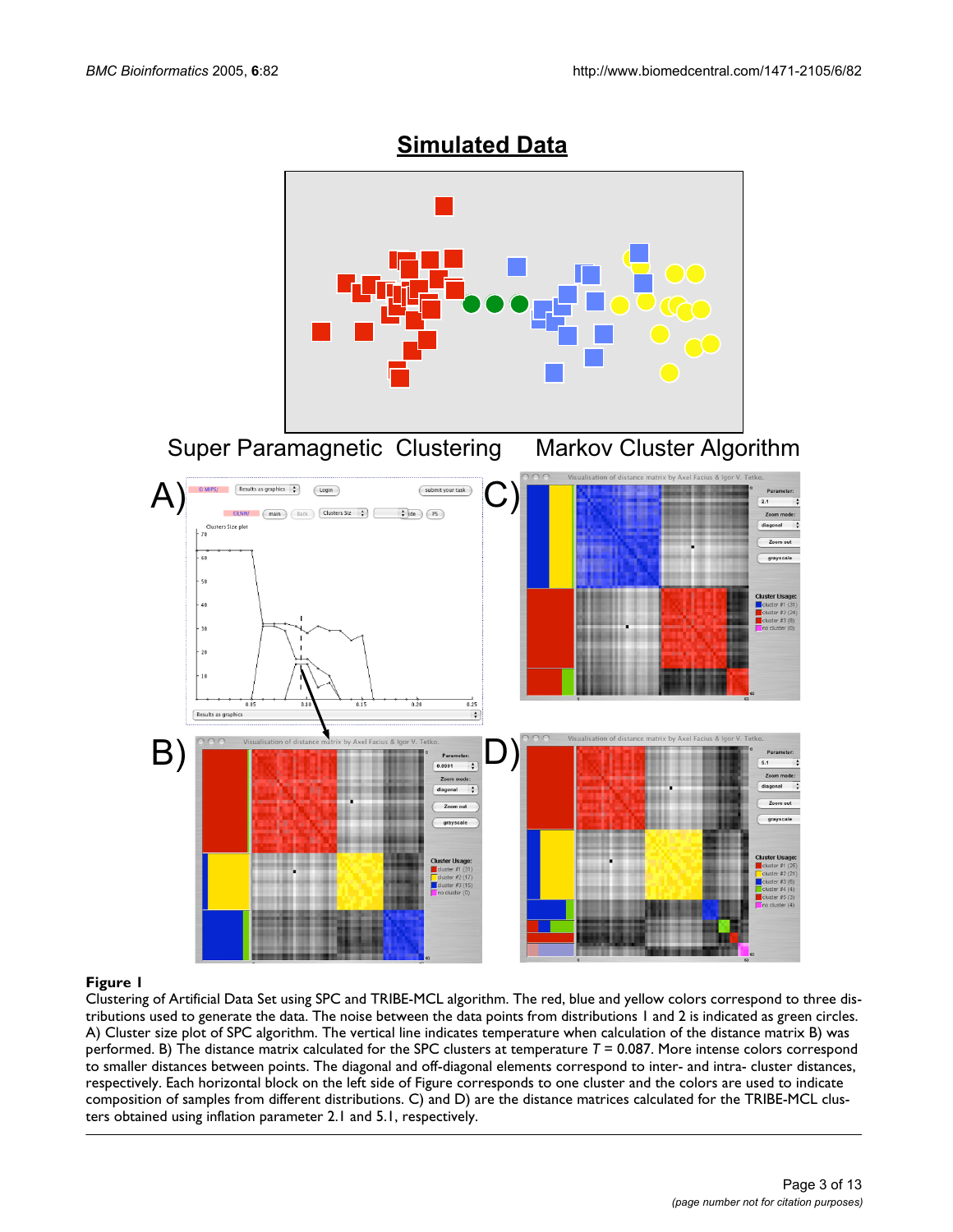annotation were used for data clustering but were not considered to estimate the performance of the methods. Ideally, all members of each detected cluster should have exactly the same annotation in terms of InterPro domains and Swiss keywords.

Analogous to the previous analysis [5] only clusters that contained at least 4 or more annotated sequences were considered. The domain (or keyword) combination detected for ≥50% annotated sequences in the cluster was used as the (consensus) annotation of the cluster. Since some proteins had more than one domain (or keyword), we measured the performance of the method by counting the number of correctly assigned domains rather than the number of correctly classified proteins. This procedure avoids ambiguities in cases where, for instance, the annotation of three out of five domains was predicted correctly. The number of true positive (*TP*) domains/keywords was determined as the count of domains/keywords that coincided with the cluster annotation. The number of false negatives (*FN*), i.e. domains/keywords observed for a particular protein but absent in the cluster annotation, and false positive (*FP*), i.e. domains/keywords presented in the cluster annotation but missed for some particular proteins, were calculated. These numbers were used to compute the sensitivity = *TP*/(*TP* + *FN*) and specificity = *TP*/ (*TP* + *FP*) of the clustering algorithms analyzed. The sensitivity is equivalent to the probability of correctly predicting some classifier while specificity is defined as the probability that the provided prediction is correct [21].

Not all proteins initially used in the evaluation will get a chance to be annotated by clustering. Some proteins will not be clustered at all, because they do not have significant hits to other proteins. These proteins can be either treated as false negatives (indeed, their categories were not predicted) or simply excluded from the analysis (since they cannot be clustered and the clustering algorithm explicitly "refused" to annotate them). The sensitivity that is calculated taking clustered proteins appears to be more relevant. Indeed, if a protein was clustered, the sensitivity determined in our study will indicate how many of the existing categories of the protein analyzed are expected to be correctly predicted. This definition deals with *a posteriori* sensitivity, i.e. it should be used only after clustering of the protein families. The sensitivity determined by considering all non-clustered proteins as false positive, corresponds to *a priori* sensitivity. Indeed, this number indicates how many categories of the given protein will be correctly predicted when there is no knowledge if a protein will be clustered or not. Since each of these two definitions of sensitivity has its own advantage (e.g. the later allows for a more straightforward comparison of methods) we calculated them both. Notice, that this definition

of specificity does not include *FN* and thus it is not affected by which definition is used.

#### *SCOP database analysis*

Sequences from the PDB database [22] (Release from 01/ 07/2003) were clustered after removing redundant entries. These sequences were annotated using the SCOP database v. 1.63 [3,8]. The TRIBE-MCL results were calculated using the inflation value of 5 [5]. The total number of proteins used for analysis was 15,605 and 12,961 of the sequences had assigned SCOP domains. The total number of manually curated domains was 13,070 domains. Both annotated and non-annotated proteins were used for clustering. Obviously the method performance was calculated only for the annotated cases.

The SPC covered 6% fewer sequences for  $K = 20$  but resulted in higher *a posteriori* specificity and sensitivities (Table [1](#page-4-0)). The TRIBE-MCL, however, resulted in higher *a priori* sensitivity. For this value of *K*, both the SPC and TRIBE-MCL clustered data into approximately the same number of clusters. Larger values of the parameter *K* further increased the number of covered sequences but decreased the performance of SPC. For example, an increase of *K* from 20 to the use of all connections ("all NN") covered an additional 330 sequences. The number of true positive predictions increased by 183. However, this increase was accompanied by an additional 173 false negative and 147 false positive predictions, thus decreasing the overall performance. Not all sequences were identical for both cases. The "20" clusters contained 300 sequences that were absent in "all NN" clusters. Correspondingly, there were 630 sequences that were present in "all NN" clusters but were absent in "20" clusters. The performance of the algorithm for these 630 new sequences was 569 true positives, 63 false negatives and 61 false positives. This corresponds to 90% in sensitivity and specificity.

Thus, the performance of the clustering method using all connections did not dramatically decrease due to the addition of the new sequences, but rather due to worse prediction of some sequences that were already clustered using *K* = 20. Therefore by joining results calculated using variable *K* values and preserving results calculated for the sequences that were clustered in each preceding step, one can expect to increase both sensitivity and specificity of the method. Indeed, the use of the gSPC method provided a considerable increase in clustering performance. The number of false positive and false negative for the "all NN" clusters was lower than the numbers calculated using fixed value of  $K = 20$ , but as many as 610 new sequences were covered. The gSPC method outperformed the TRIBE-MCL and SPC in terms of both *a priori* and *a posteriori* sensitivities. Thus the performance of the gSPC was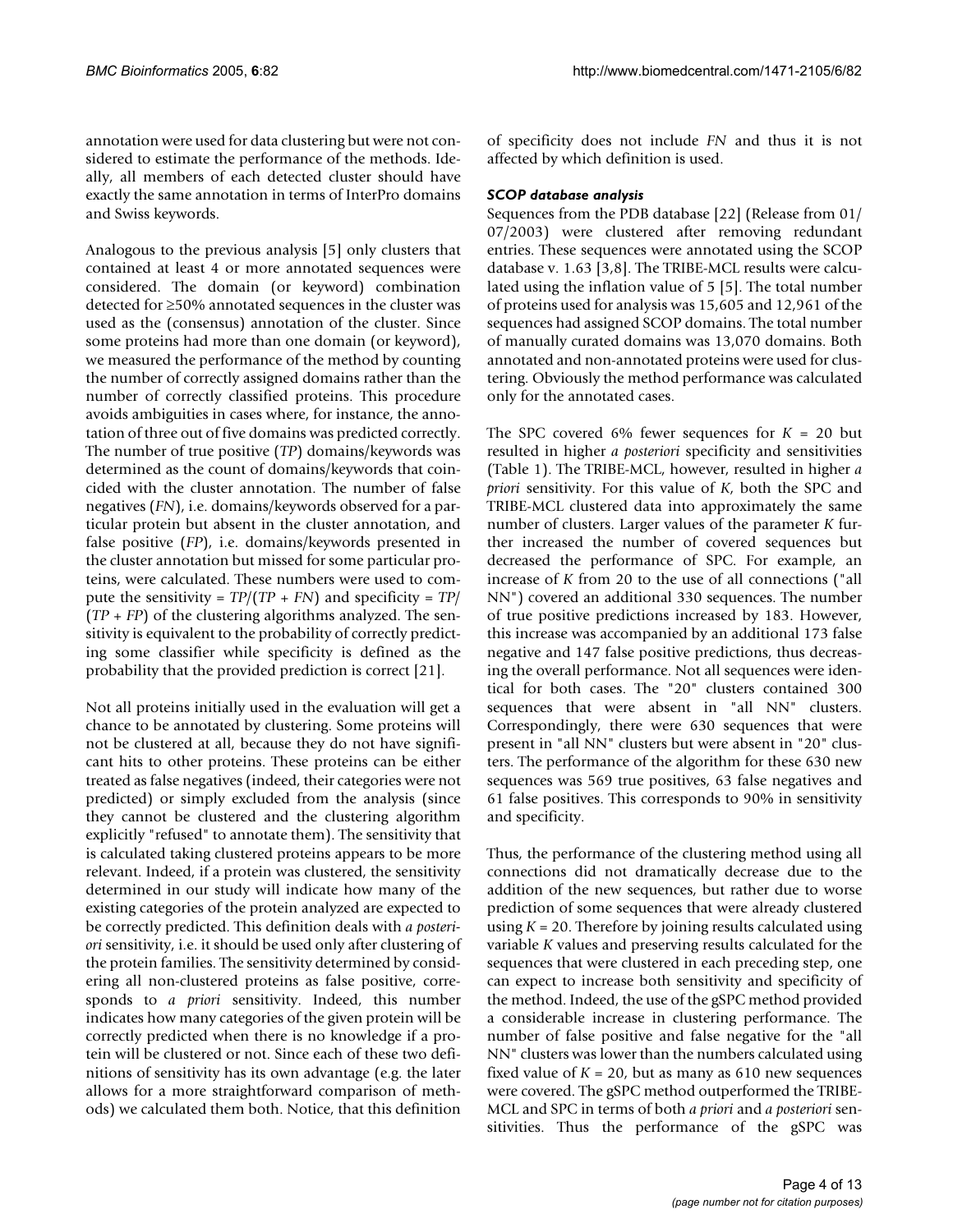| Κ                   | Cases | clusters | true positive | false positive | false negative   | specificity | a posteriori sensitivity | a priori sensitivity |
|---------------------|-------|----------|---------------|----------------|------------------|-------------|--------------------------|----------------------|
|                     |       |          |               |                | <b>SPC</b>       |             |                          |                      |
| 2                   | 2472  | 479      | 2466          | 46             | 18               | 98.2        | 99.3                     | 18.9                 |
| 6                   | 7332  | 1079     | 7107          | 276            | 274              | 96.3        | 96.3                     | 54.4                 |
| 20                  | 8666  | 875      | 8324          | 413            | 401              | 95.3        | 95.4                     | 63.7                 |
| all NN <sup>1</sup> | 8996  | 740      | 8507          | 586            | 548              | 93.6        | 93.9                     | 65.1                 |
|                     |       |          |               |                | <b>TRIBE-MCL</b> |             |                          |                      |
|                     | 9208  | 964      | 8654          | 510            | 614              | 94.4        | 93.4                     | 66.2                 |
|                     |       |          |               |                | gSPC             |             |                          |                      |
| 6                   | 7432  | 880      | 7252          | 277            | 239              | 96.3        | 96.8                     | 55.5                 |
| 20                  | 8961  | 233      | 8709          | 377            | 314              | 95.9        | 96.5                     | 66.6                 |
| all NN <sup>1</sup> | 9276  | 28       | 9009          | 392            | 329              | 95.8        | 96.5                     | 68.9                 |

<span id="page-4-0"></span>

|  |  | Table 1: Clustering of PDB sequences using SPC, gSPC and TRIBE-MCL algorithms |
|--|--|-------------------------------------------------------------------------------|
|  |  |                                                                               |

1- the SPC analysis was performed using the complete similarity matrix and thus all Nearest Neighbors (NN) participated to the algorithm training.

<span id="page-4-1"></span>**Table 2: Analysis of InterPro domain composition in clusters calculated for SwissProt database**

| K              | cases  | clusters | true positive | false positive | false negative   | specificity | a bosteriori sensitivity | a priori sensitivity |
|----------------|--------|----------|---------------|----------------|------------------|-------------|--------------------------|----------------------|
|                |        |          |               |                | <b>SPC</b>       |             |                          |                      |
| $\overline{2}$ | 18960  | 4423     | 39414         | 1239           | 988              | 96.7        | 97.6                     | 16.7                 |
| 6              | 78441  | 11418    | 159201        | 6045           | 8474             | 96.3        | 94.9                     | 67.6                 |
| 20             | 96716  | 6635     | 185012        | 11514          | 20464            | 94.1        | 90.0                     | 78.5                 |
| 64             | 98568  | 3739     | 170364        | 18864          | 36143            | 90.0        | 82.5                     | 72.3                 |
| all NN         | 91452  | 3420     | 155239        | 16206          | 32472            | 90.6        | 82.7                     | 65.9                 |
|                |        |          |               |                | <b>TRIBE-MCL</b> |             |                          |                      |
|                | 97792  | 6755     | 191500        | 12764          | 16939            | 93.8        | 91.9                     | 81.3                 |
|                |        |          |               |                | gSPC             |             |                          |                      |
| 6              | 79406  | 9543     | 162210        | 6208           | 7709             | 96.3        | 95.5                     | 68.8                 |
| 20             | 100458 | 2803     | 201766        | 9634           | 12402            | 95.4        | 94.2                     | 86.6                 |
| 64             | 103585 | 427      | 207131        | 10312          | 13264            | 95.3        | 94.0                     | 87.9                 |
| All NN         | 103729 | 30       | 207339        | 10362          | 13304            | 95.2        | 94.0                     | 88                   |

considerably better than the other methods both in terms of covered sequences and quality of annotation. This improvement is of great importance for an automatic annotation of protein sequences.

#### *SwissProt analysis*

The InterPro domains (v. 6.1) covered 112,935 (89%) sequences from the SwissProt database Release 41.9 (126,798 sequences). The total number of 235,672 domains was calculated for this set. The TRIBE-MCL clustered 97,792 sequences into 6,200 clusters that contained at least 4 annotated proteins (Table [2\)](#page-4-1). The consensus annotation provided 93.8% of specificity for these data. A similar specificity of SPC, 94.1%, was calculated for *K* = 20 nearest neighbors. The number of covered sequences by the SPC algorithm was 96,716. The use of the gSPC made it possible to cover about 7,000 additional sequences with overall specificity and " *a posteriori*" sensitivity of 95.2% and 94%, respectively.

The SwissProt database provides a controlled vocabulary of 878 keywords that has been used by many researches to test different classification algorithms. The total number of 490,065 keyword instances was assigned to 125,248 proteins. As for the analysis of the InterPro domains, the gSPC analysis provided higher performance and covered a larger number of protein sequences compared to the use of any single *K*-value or TRIBE-MCL algorithm (Table [3](#page-5-0)).

#### *Comparison of algorithms for annotation of bacterial genomes*

For this analysis 11,502 protein sequences from four completely sequenced genomes, *Bacillus subtilis*, *Helicobacter pylori*, *Listeria innocua* and *Listeria monocytogenes*, were used. The annotation of the genomes was done at MIPS using FunCat 1.3 [17]. The FunCat is an annotation scheme for the functional description of proteins from prokaryotes, unicellular eukaryotes, plants and animals [17,18]. Taking into account the broad and highly diverse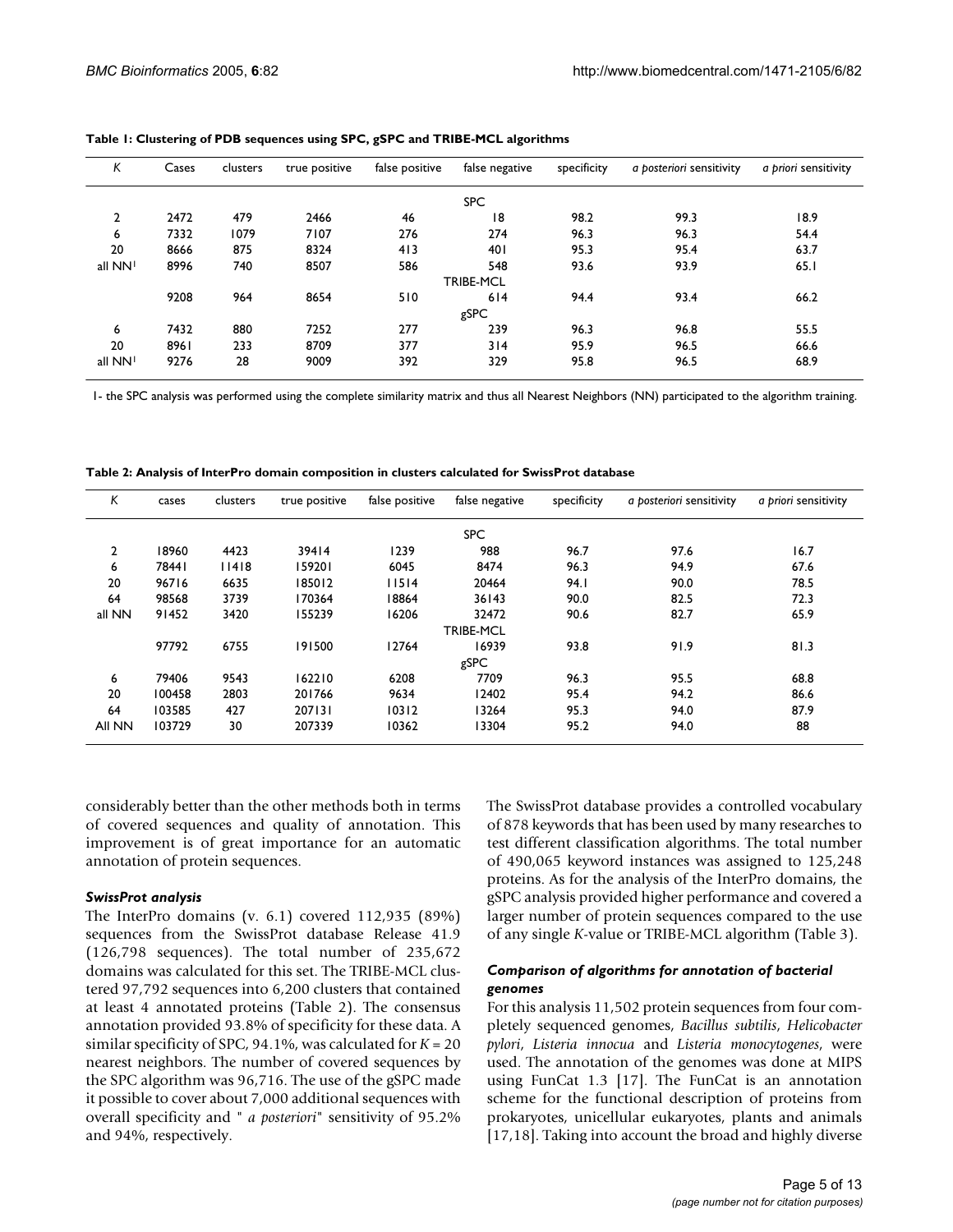| Κ      | cases  | clusters | true positive | false positive | false negative   | specificity | a bosteriori sensitivity | a priori sensitivity |
|--------|--------|----------|---------------|----------------|------------------|-------------|--------------------------|----------------------|
|        |        |          |               |                | SPC.             |             |                          |                      |
| 2      | 19161  | 4473     | 78782         | 4421           | 3373             | 94.7        | 95.9                     | 6.1                  |
| 6      | 79642  | 11643    | 308068        | 20598          | 261446           | 93.7        | 92.2                     | 62.9                 |
| 20     | 98276  | 6875     | 354980        | 35282          | 53628            | 91.0        | 86.9                     | 72.4                 |
| 64     | 100177 | 3953     | 331422        | 47215          | 80772            | 87.5        | 80.4                     | 67.6                 |
| all NN | 93601  | 3601     | 308433        | 41834          | 74472            | 88.I        | 80.6                     | 62.9                 |
|        |        |          |               |                | <b>TRIBE-MCL</b> |             |                          |                      |
|        | 99636  | 7015     | 364554        | 36783          | 49333            | 90.8        | 88.1                     | 74.4                 |
|        |        |          |               |                | gSPC             |             |                          |                      |
| 6      | 80617  | 9755     | 314537        | 21080          | 23838            | 93.7        | 93.0                     | 64.1                 |
| 20     | 101805 | 2857     | 388434        | 29379          | 35042            | 93.0        | 91.7                     | 79.3                 |
| 64     | 105248 | 445      | 400100        | 31061          | 37325            | 92.8        | 91.5                     | 81.6                 |
| all NN | 105339 | 9        | 400363        | 31142          | 37391            | 92.8        | 91.5                     | 81.7                 |

<span id="page-5-0"></span>**Table 3: Analysis of SwissProt keywords composition in clusters calculated for the SwissProt database**

spectrum of known protein functions, FunCat consists of 28 main functional categories (or branches) that cover general fields like cellular transport, metabolism and signal transduction. The main branches exhibit a hierarchical, tree like structure with up to six levels of increasing specificity. In total, the FunCat 1.3 included 1,445 functional categories and a total number of 403 distinct categories were available for analyzed bacterial genomes. The manual functional classifications were presented for 6,354 proteins.

An estimation of performance for proteins that have similar but not exact annotation represent some challenge. Let us consider an example of a cluster containing three proteins. The first protein that has annotation

01.01.01.01.02, biosynthesis of the glutamate group

01.05.01, C-compound and carbohydrate utilization

40.03, cytoplasm

the second protein has annotation

01.01.01.01.02.01, biosynthesis of proline

40.03, cytoplasm

and the third protein is annotated with one category only:

01.01.01.01.02, biosynthesis of the glutamate group

The annotation of all three proteins is similar but the annotation of the second protein is more detailed for the metabolism (01) category while the first protein contains additional category 01.05.01. The third protein does not have an annotation category 40, subcellular localization.

We measured the performance of annotation by counting the number of all non-redundant subcategories, i.e. 01, 01.01, 01.01.01, etc. In the above example the consensus annotation of this cluster is 01.01.01.01.02 and 40.03 categories (including all their sub-categories). The number of *TP* annotations is 19 = 7 + 7 + 5. The number of *FN* is 3. These are sub-categories 01.05, 01.05.01, and 01.01.01.01.02.01, for the first and second proteins, respectively. There are also two *FP* annotations, 40 and 40.03 observed for the third protein.

The performance of the three algorithms is shown in Table [4.](#page-6-0) The total number of non-redundant subcategories for this analysis was 44,531. The methods calculated similar performance, but the gSPC algorithm covered a larger number of sequences. Therefore the performance of gSPC was remarkably higher in terms of *a priori* sensitivity.

Table [5](#page-6-1) summarizes the comparison of the three methods in terms of covered sequences and total error. Overall, the use of the gSPC algorithm resulted in higher performance for all examples and covered a larger number of sequences.

## **Discussion**

We have described and demonstrated the use and performance of SPC and of its extension, gSPC, for the clustering of protein sequences using sequence similarity only. For the first time, the SPC algorithms for clustering of protein sequences was employed in a large-scale study. Our results confirm that this method is a valuable, reliable tool for the automatic functional classification of protein sequences.

The use of the step-wise clustering approach, gSPC, improved sensitivity and specificity of the original method and allowed us to get a higher accuracy compared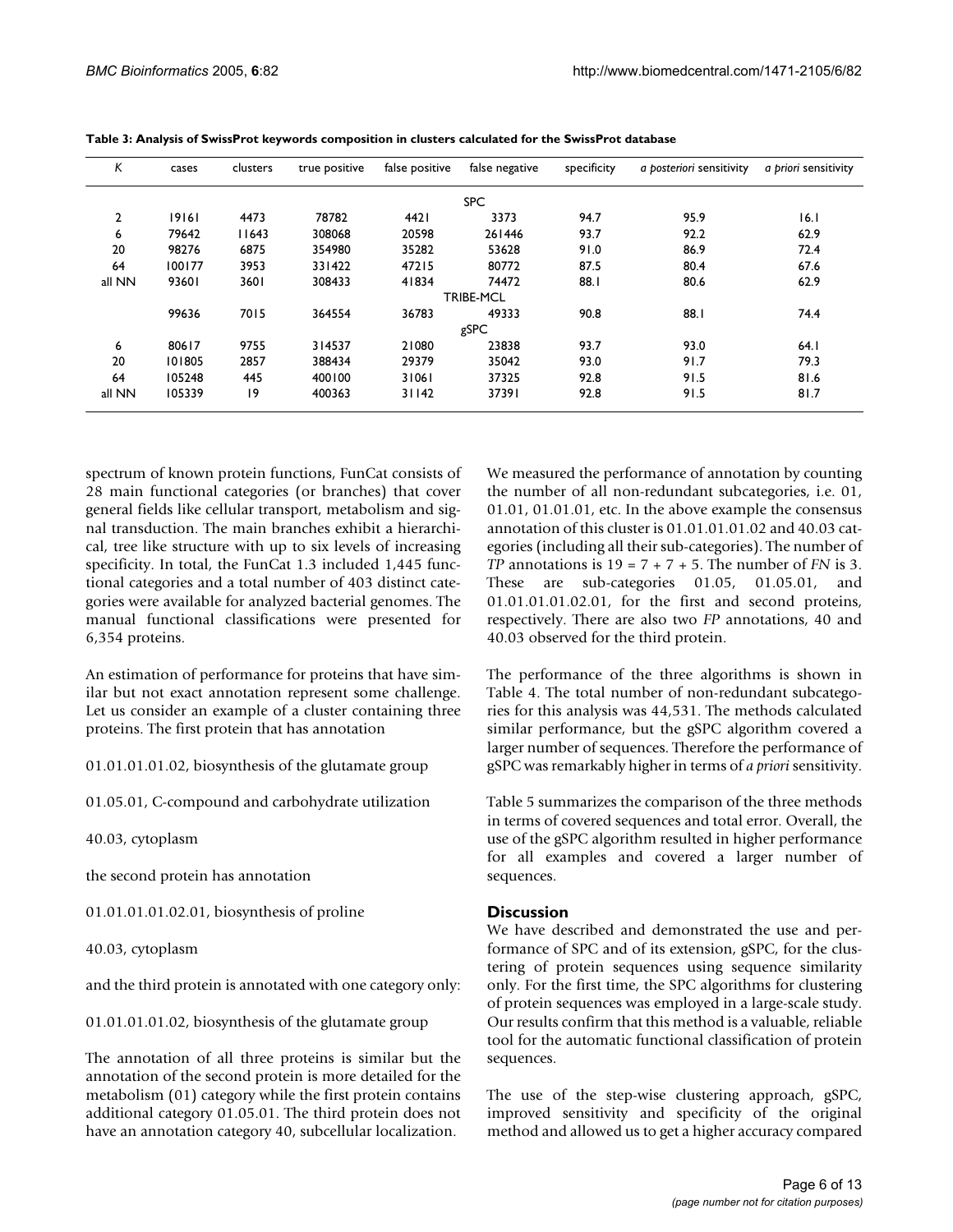| K              | cases | clusters | true positive | false positive | false negative   | specificity | a posteriori sensitivity | a priori sensitivity |
|----------------|-------|----------|---------------|----------------|------------------|-------------|--------------------------|----------------------|
|                |       |          |               |                | <b>SPC</b>       |             |                          |                      |
| $\overline{2}$ | 646   | 157      | 5365          | 357            | 99               | 93.8        | 98.2                     | 12.1                 |
| 6              | 4652  | 794      | 34699         | 2635           | 2624             | 92.9        | 93.0                     | 78.2                 |
| 20             | 5072  | 637      | 35862         | 3840           | 5396             | 86.9        | 90.3                     | 80.1                 |
| all NN         | 4993  | 592      | 34375         | 4160           | 6241             | 89.2        | 84.6                     | 77.5                 |
|                |       |          |               |                | <b>TRIBE-MCL</b> |             |                          |                      |
|                | 4517  | 704      | 34563         | 2475           | 3042             | 93.3        | 91.9                     | 77.9                 |
|                |       |          |               |                | gSPC             |             |                          |                      |
| 6              | 4612  | 710      | 34631         | 2472           | 2365             | 93.3        | 93.6                     | 78.2                 |
| 20             | 4988  | 115      | 37574         | 2836           | 2948             | 93.0        | 92.7                     | 84.7                 |
| All NN         | 5043  | 18       | 37862         | 2968           | 3105             | 92.7        | 92.4                     | 85.4                 |

#### <span id="page-6-0"></span>**Table 4: Clustering of sequences of bacterial genomes using SPC, gSPC and TRIBE-MCL algorithms**

<span id="page-6-1"></span>**Table 5: Comparison of different clustering algorithms**

| Analyzed data set             | <b>SPC</b>              |                        | MCL             |                        | <b>GSPC</b>     |                        |
|-------------------------------|-------------------------|------------------------|-----------------|------------------------|-----------------|------------------------|
|                               | clustered cases         | error. $\frac{1}{6}$ % | clustered cases | error. $\frac{1}{6}$ % | clustered cases | error. $\frac{1}{6}$ % |
| <b>SCOP</b> domains           | 8666 (94%) <sup>2</sup> | 9.3                    | 9208            | 12.2                   | 9276 (101%)     | 7.7                    |
| SwissProt InterPro domains    | 96716 (99%)             | 15.6                   | 97792           | 14.3                   | 103729 (106%)   | 10.7                   |
| SwissProt keywords            | 98276 (99%)             | 21.8                   | 99636           | 20.8                   | 105339 (106%)   | 15.7                   |
| Bacterial genomes, FunCat 1.3 | 4652 (103%)             | 14.I                   | 4517            | 14.7                   | 5043 (112%)     | 14.8                   |

1-The error is defined as *error=100%\*(FP+FN)/(TP+FN*). 2-In parentheses the percentage of clustered sequences relative to the corresponding numbers of the MCL algorithm (100%) are indicated.

to the TRIBE-MCL and original SPC algorithms using data sets from PDB and SwissProt databases. The performance of the gSPC for annotation of Swiss Keywords favorably compares with supervised approaches. For example, the percentage of sequences covered by gSPC for 93.7% (*K* = 6) and 93% (*K* = 20) specificity were 62% and 79% respectively. The first number is similar to that calculated by the supervised classification approach using the C4.5 algorithm, where 58% of sequences were covered with 94% of specificity [23]. Thus the SPC algorithm classification performance is comparable to the state-of-art supervised machine learning classification approach used by [23]. Notice, that the latter method used different sequence attributes, such as PFAM domain and PROSITE composition, and thus explicitly took into consideration the multi-domain organization of proteins. The SPC algorithm, contrary to that, used the sequence similarity only. This result indicates high prediction ability of the annotation using gSPC clustering.

The specificity of the gSPC algorithm using all connections ("all-NN"), 92.8%, is also slightly superior to the results of another supervised approach, the adaptive algorithm for automated annotation [24] that calculated 90.4%. These results, however, are indicative only since our and previous approaches are different with respect to their types (i.e. supervised and unsupervised ones). In addition similar but not identical datasets were used. For example, the performance of the adaptive algorithm [24] was tested using 500 probe sequences, randomly chosen from SwissProt while the performance of the C4.5 algorithm was tested using 10-fold cross-validation.

A significant advantage of unsupervised clustering approaches over the supervised ones is the ability of the former methods to detect as yet unobserved relations between proteins. Such results could be used to find new protein families that currently do not have functional annotations or have incomplete or inconsistent ones. The unsupervised methods are also not subject to the risk of overfitting problems. Overfitting impairs the predictive power of supervised approaches for samples that were not represented in the training set [25-27].

The gSPC resulted in higher sensitivity and specificity for all analyzed datasets. The use of *a priori* sensitivity made it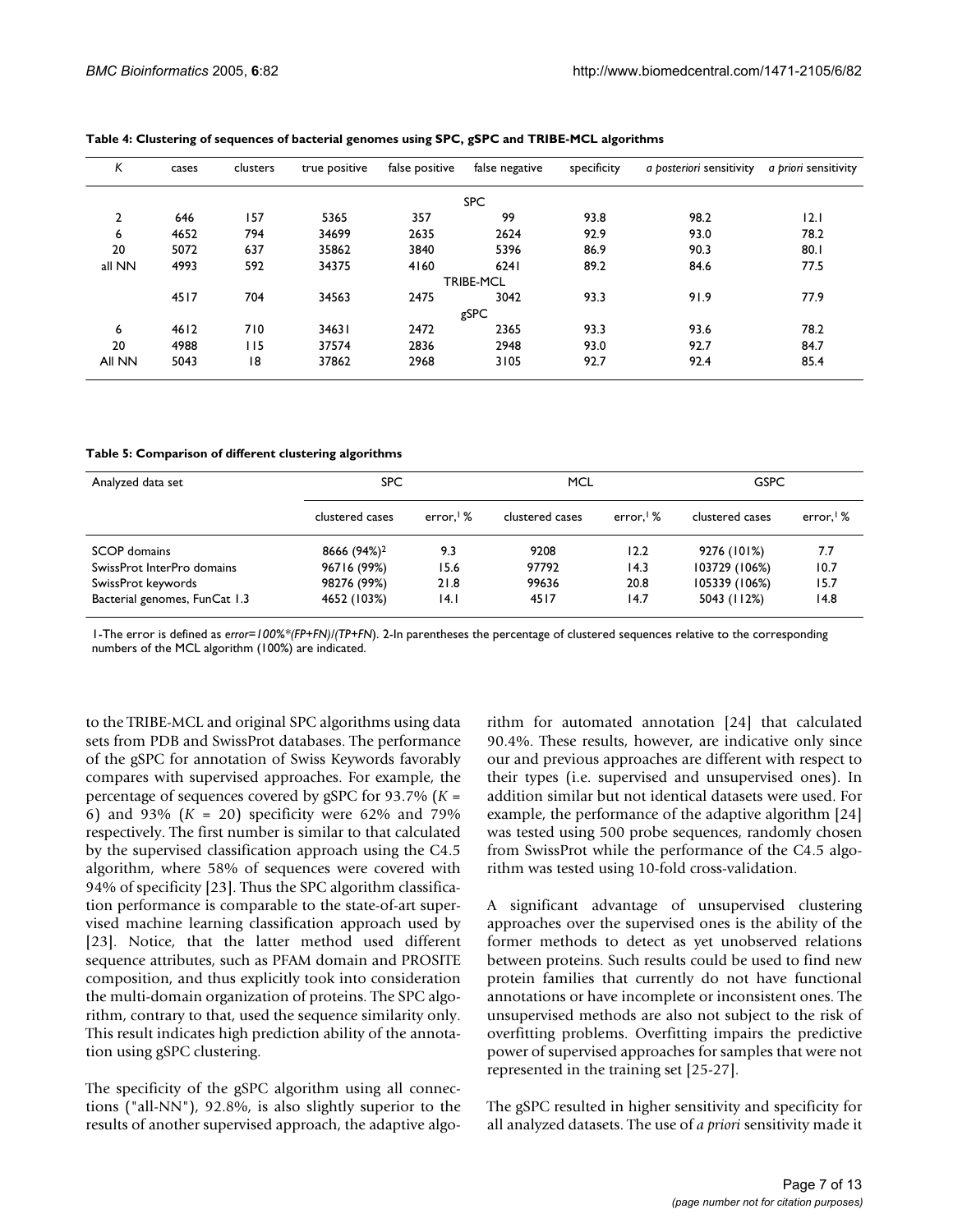possible to compare results of all methods using a fixed number of samples and made the comparison more straightforward. However, from a practical point of view, particularly for the implementation of annotation pipe lines of complete genomes the specificity and *a posteriori* sensitivity rather than *a priori* sensitivity are the most relevant factors of the automatic annotation. Indeed, it is preferable to annotate a smaller number of sequences in automatic mode with a higher accuracy than to annotate more of them with a lower accuracy. The sequences not automatically annotated by the algorithm can be annotated subsequently by complementary approaches or by careful manual analysis of domain structure of the sequences. Any attempt to increase the *a priori* sensitivity and thus cover a larger number of sequences by lowering specificity may result in an unacceptable performance for annotation purposes.

The SPC algorithm calculates hierarchical tree-structures of clusters for each *K* value. In our analysis we identified and considered only the leaf clusters. The upper part of the tree was ignored. Such analysis was possible since for the data analyzed in this study the largest number of protein sequences were clustered in leafs and only a few additional sequences could be still clustered considering the whole tree structure. For example, using *K* = 6 (Table [1](#page-4-0) [&2,](#page-4-1) SPC results) only 56 and 627 additional sequences could be clustered for the PDB and SwissProt data sets, respectively. These numbers corresponded to about 1% sequences in each database and only marginally influenced the method performance. The gSPC algorithm, as it was already mentioned in the Method section, clustered such sequences at higher *K* values. This improved its prediction performance compared to the original SPC method.

The performance of any algorithm analyzing sequence relations depends on the selection of the reference data sets. The composition of such references data sets could bias the performance, since in reality the selection of sequences from known genomes or databases is not a representative random sample from the sequence space. For example, SwissProt and SCOP databases are very often used as "a gold standard" for annotation and classification methods. However, these databases represent a biased selection and do not cover entire genomes. Therefore, analysis of the performance of clustering methods is biased by the composition of the reference data sets. For example, the gSPC decreased missassignments by 2–5% for these two sets. Since the error rate for clustered sequences from these data sets was about 10–15% (Table [5\)](#page-6-1), the relative gain in the performance was 10–40%. In other words, the automatic annotation of sequences clustered with gSPC will make up to 40% fewer erroneous annotations (false positive or false negative annotations)

compared to other methods. On the other hand, all three methods returned similar results for the bacterial genomes. For this set gSPC covered about 12% of additional sequences which is very important for genome annotation.

The gSPC method developed is fast. A complete analysis of PDB and SwissProt datasets using all *K* levels took on moderate PC computer (AMD 1.3 GHz) less than 14 and 120 minutes, respectively. The speed of the original SPC algorithm scales approximately linearly with the number of connections. This number increases approximately as *N*2 with the number of samples. However, since gSPC uses step-wise clustering, the actual number of samples remaining for clustering using large *K* values is small. Therefore, the gSPC speed is mainly determined by clustering using small,  $K = 2-6$ , values and is in practice approximately linear with the number of samples. In fact, the method will be fast enough to efficiently cluster datasets with millions of sequences; clustering computational requirements is therefore small compared to the computation of the sequence similarity scores. The computational efficiency is clearly an advantage of the gSPC method compared to the TRIBE-MCL. The complexity of the later scales as  $O(N^2)$  were *N* is number of non-zero elements in the matrix. Therefore, this method performs slower if an increasing volume of genomic data needs to be processed.

## **Conclusion**

The gSPC calculated with higher accuracy or covered a larger number of sequences than the TRIBE-MCL algorithm for the analyzed datasets. The accuracy of annotation of gSPC for the SwissProt database was comparable to that of supervised methods. Thus it is a useful approach for automatic detection of protein families and annotation of full genomes.

#### **Methods**

#### *Clustering of sequences using the properties of super paramagnetic systems*

SPC performs a hierarchical clustering strategy [13]. The input data for SPC are represented as a distance matrix  $d_{ii}$ (specified by the user) between data points *i = 1,...,N*. This matrix is used to construct a graph, whose vertices are the data points and edges corresponding to the connections between neighboring points. Each two points are considered to be neighbors (and thus have an edge), if they are within *K* nearest neighbors of each other (*K* -mutualneighbor criterion). In the ferromagnetic model each point is considered to have a Potts spin, equivalent to one of *q* integer values, *s* = *1,2,...q*. Pairs of neighboring points *i* and *j* that have the same spin  $s_i = s_j$  are interacting with strength  $J_{ij'}$ , which is a function of an initial distance matrix  $d_{ii}$  [13].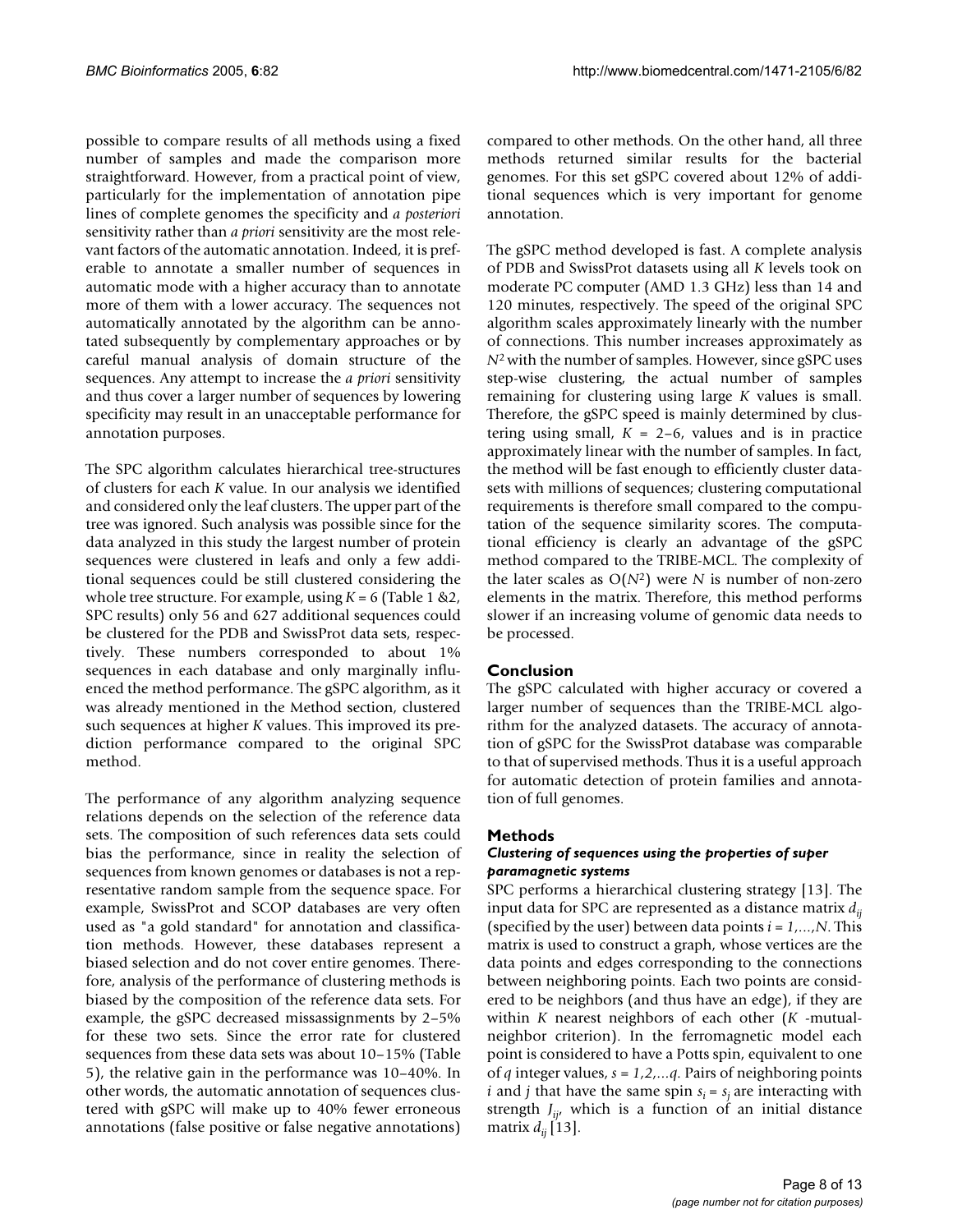A Monte Carlo simulation using the Swendsen-Wang method (SW) [28] is used to determine clusters of points. The simulation starts with assigning a random Potts spin to each data point in the dataset. The neighboring points with identical spins interact with each other. The probability that these points belong to the same SW cluster (i.e., instant cluster resulting from an iteration) is calculated as  $P_{ij} = (1 - \exp(-J_{ij}/T))$ , where *T* is some fixed temperature. The points from the same SW cluster receive identical spin (selected by chance) for the next iteration. The iterations are performed until convergence observed using, e.g. autocorrelation time [29].

For clustering, the strengths of the edges of the network are calculated using the spin-spin correlation function *Gij*. This function is estimated as the ratio of iterations when points *i,j* belong to the same SW cluster versus the total number of iterations during the simulation. Notice, that if *Pij* values determine an instant probability of two points with the same spin to belong to the same instant cluster (i.e., local connectivity), the spin-spin correlation function takes into account the multiple interactions amid points, i.e. global connectivity of the network. Actually the global connectivity determines the probability two points will have the same spin. At very low temperatures even small  $J_{ij}$  cause neighboring points to have the same spin,  $G_{ii} \cong 1$ , i.e. the system is in the ferromagnetic state. If the temperature is very high then all  $J_{ii} \ll T$  and the probability of finding each pair of neighboring points in the same state decreases to the value expected by chance  $G_{ii} \cong 1/q$ . Thus the system is unordered, i.e. it is in the paramagnetic state. If coupling values are equal  $J_{ij} = J$ , only two these states are stable. The system has a sharp transition from the ferromagnetic to the paramagnetic state at a certain temperature.

In case of an inhomogeneous system, some magnetic "grains" could be observed. Such clusters of points have strong connections between the members and only weak connections to all points outside the cluster. Each grain has its own transition temperature from the ferromagnetic to the paramagnetic state. At some temperature range, the so-called superparamagnetic state, the system can contain some points in a locally ordered ferromagnetic state and as well as others in a locally unordered paramagnetic state. At the end of simulation, all points that had spinspin correlation  $G_{ij}$  > 0.5 form one cluster. The points that had  $G_{ii}$  < 0.5 can be connected to their neighbors with maximal *Gij*. The results of the analysis at different temperatures are combined and provide a hierarchical clustering of data. A more detailed description of the SPC can be found elsewhere [13].

#### *Selection of free parameters of SPC algorithm*

Free parameters of the SPC algorithm include the number of spins *q* in the Potts model, the number of nearest neighbors *K* for the *K*-mutual-neighbor criterion, and the number of iterations *I* for the SW algorithm. An increase of *q* required larger numbers of iterations for convergence but otherwise did not affect the performance of the algorithm [30]. For  $q = 20$  the convergence of SW algorithm was usually observed using *I* = 1000 iterations for the vast majority of the cases investigated. The same values also resulted in convergence of the algorithm for the datasets used in our study.

As described above, SW simulations start with random spin configuration. After subsequent iterations, the algorithm converges into a stable state that does not depend on the initial configuration. Given convergence at a certain temperature, one can expect that the configuration should be similar to the converged state of the next step in respect to the increased temperature. Thus if SW simulations are started from a converged state calculated for a similar temperature, the convergence to the new state should be faster. Without loss of precision, we used this fact to speed up SW simulations. The configuration after completion of each simulation cycle was saved and used it as the initial one for the next temperature. It was possible to decrease the number of iterations from *I* = 1000 to *I* = 200 without affecting the quality of the results.

#### *Global clustering and the gSPC algorithm*

The *K*-mutual-neighbor criterion controls the resolution of the clustering. A low *K* value takes into consideration only the closest pairs of mutually connected points ("i.e. short connections"). As its values increases, long-range connections are also taken into consideration and they participate in the clustering process. In previous studies this parameter was selected in the range of 5–20 [13,30]. In a recent study [31] an algorithm to determine optimal *K* values was also proposed. The optimal value of *K* corresponds to the maximum stable partitions characterized by maximum widths of the superparamagnetic domains. The optimization of *K* is critical in absence of reliable classification information to allow for supervised learning. In this study, reliable protein family assignment for test and training data was available. Thus, it was possible to directly analyze the performance of the SPC algorithm as a function of the parameter *K*.

Using a constant value for *K* is reasonable if the data set is rather homogeneous. In this case, the data points have the same connectivity on average. In reality, the problem of sequence based family assignment is complex. Some protein families apparently underlay constraints concerning the variation of their sequence and contain a large number of highly similar sequences while other families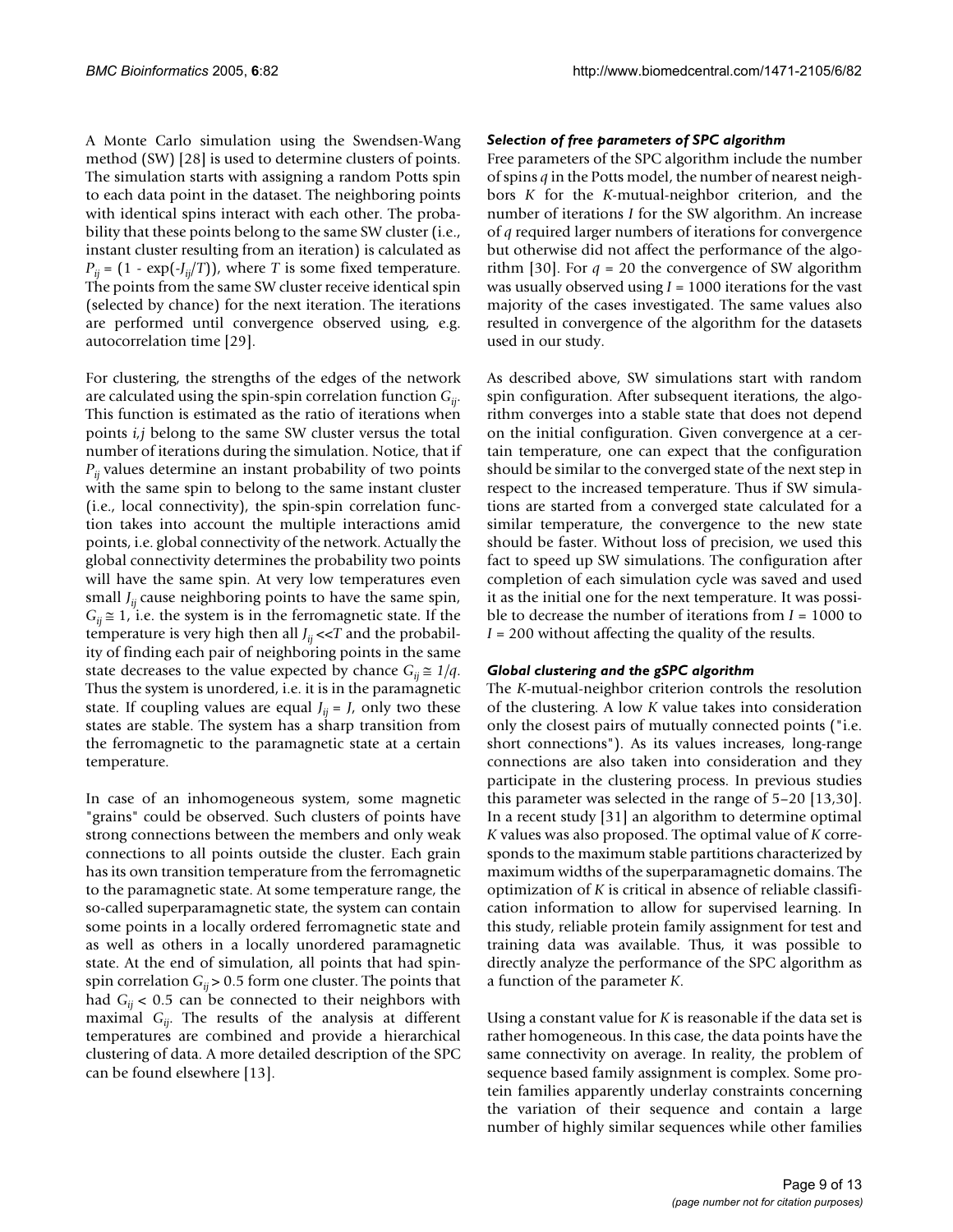contain only few members displaying low sequence similarity. Using *K* values optimal for conserved families may bias the clustering process and lower the sensitivity to discover the more diverging ones. Thus, it is inappropriate to use a single *K* -value for clustering of all data.

In this article we introduce a step-wise analysis using different *K* -values. The data were consequently clustered using  $K = 2$ , 6, 20, 64 and  $K = "all"$  connections. This choice of *K* approximately corresponded to a 10-fold increase in the data connectivity that is proportional to *K*2. For each *K* we varied temperature from a minimum, *T* =  $10^{-4}$ , to a maximum,  $T = 2$ , values. At the maximum value of *T* no cluster was observed. As soon as a subset of sequences was clustered using some *K*, they were removed from any further analysis except one representative sequence. The representative sequence was the one that had the minimal sum of distances to the other sequences in the cluster. These representative sequences as well as all other remaining non-clustered sequences were used for the next round, i.e. larger *K*, of analysis. Such bottom-up clustering allowed us to cover different types of clusters covering a wide range of homogeneity and to improve the performance of the method as shown in the Result section. In order to distinguish the initial SPC algorithm from the step-wise based approach proposed in this study, we will refer to the latter as the global SPC (gSPC).

#### *Processing of hierarchic data*

The SPC algorithm provided a hierarchical clustering of data on each step of the gSPC analysis. Let us consider the clustering procedure of increasing the temperature. For *T* = 0 all sequences form one cluster that starts to melt and break into subclusters as the temperature increases. Clusters of different sizes can appear and then melt at higher temperatures. Some clusters may contain only 2–3 sequences while other clusters consist of more than a thousand sequences. A number of clusters will lose one or several members for some particular temperatures while others will break into two or more sub-clusters. In case the data set contains only few clusters, one can inspect the cluster size or susceptibility, that is the variance of magnetization of the system as a function of temperature [13,30]. If different stable sub-phases are determined, e.g. by changes in the cluster sizes, it is possible to select a particular temperature in each region of interest for further analysis. Such a method, however, is unfeasible for the purpose of our study when as many as thousands clusters can be simultaneously observed for each particular temperature. Thus, the cluster composition for each temperature step should be considered for the analysis and some automated approach for the analysis of such results should be performed. In the following paragraphs we describe a method that performs such an analysis in a completely automatic way.



#### **Figure 2**

Detection of leaf clusters shown as ellipsoids. The minimal number of points in the leaf cluster is  $C = 3$ . The initial clusters contain 10 points each at  $T = 0.01$  for both panel A) and B). On panel A) the cluster melts on two leaf clusters shown by ellipses. On panel B) the leaf cluster is the initial cluster. The leaf clusters are identified at different temperatures.

Let us limit a minimal size of any cluster to some parameter *C*. All points in clusters that have size less than *C* members were considered as unclustered points or singletons. The singletons did not form separate clusters but belonged to the cluster from which they were generated. At some particular temperature a cluster can break (melt) into a number of subclusters and singletons. However, if and only if these subclusters contained at least two subclusters each having at least *C* sequences, the parent cluster was considered to be subdivided into subclusters. Otherwise the cluster was considered to be unchanged. A leaf cluster was a cluster that did not form subclusters (i.e., it broke into singletons). The singletons were clustered again by the same procedure for larger *K*.

In other words, the result of the SPC clustering using a single *K* was a hierarchical tree of clusters (or several disjoined trees) generated by analyzing the data points over the whole temperature range (from minimal to maximal temperature). The tree was processed to detect the leaf clusters, which were identified at different temperatures. Figure 2 illustrates an example of the detection of leaf clusters for a single *K* and Figure [3](#page-10-0) demonstrates processing of data for different *K*.

The data flow of the algorithm (see Figure 4) is summarized as follows: In the very beginning the sequence simi-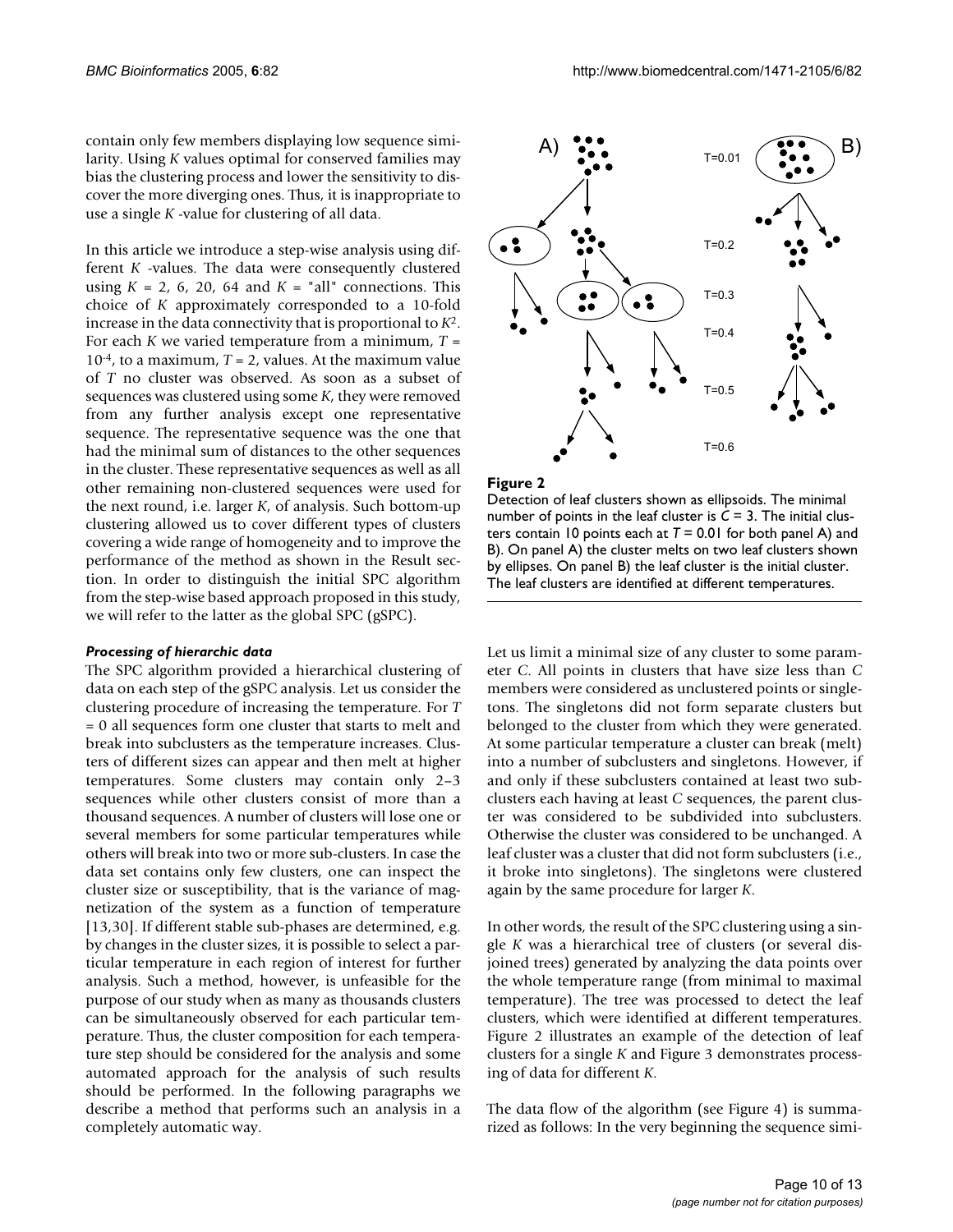<span id="page-10-0"></span>

#### **Figure 3**

gSPC processing of simulated data using different *K*. The clusters detected for different *K* are shown as ellipsoids. On the first level  $K = 2$ , three most compact clusters are detected by the algorithm. The representative cases from these clusters will stay for further step of analysis,  $K = 6$ . For  $K = 6$  two clusters are detected and, eventually for  $K = 20$  one cluster will be detected. Thus the gSPC algorithm detects embedded clusters. The representative cases are used to restore hierarchical organization of clusters shown at the bottom of the figure. Notice, that for the upper clusters, the same sequence is the representative one for  $K = 2$  and  $K = 6$ .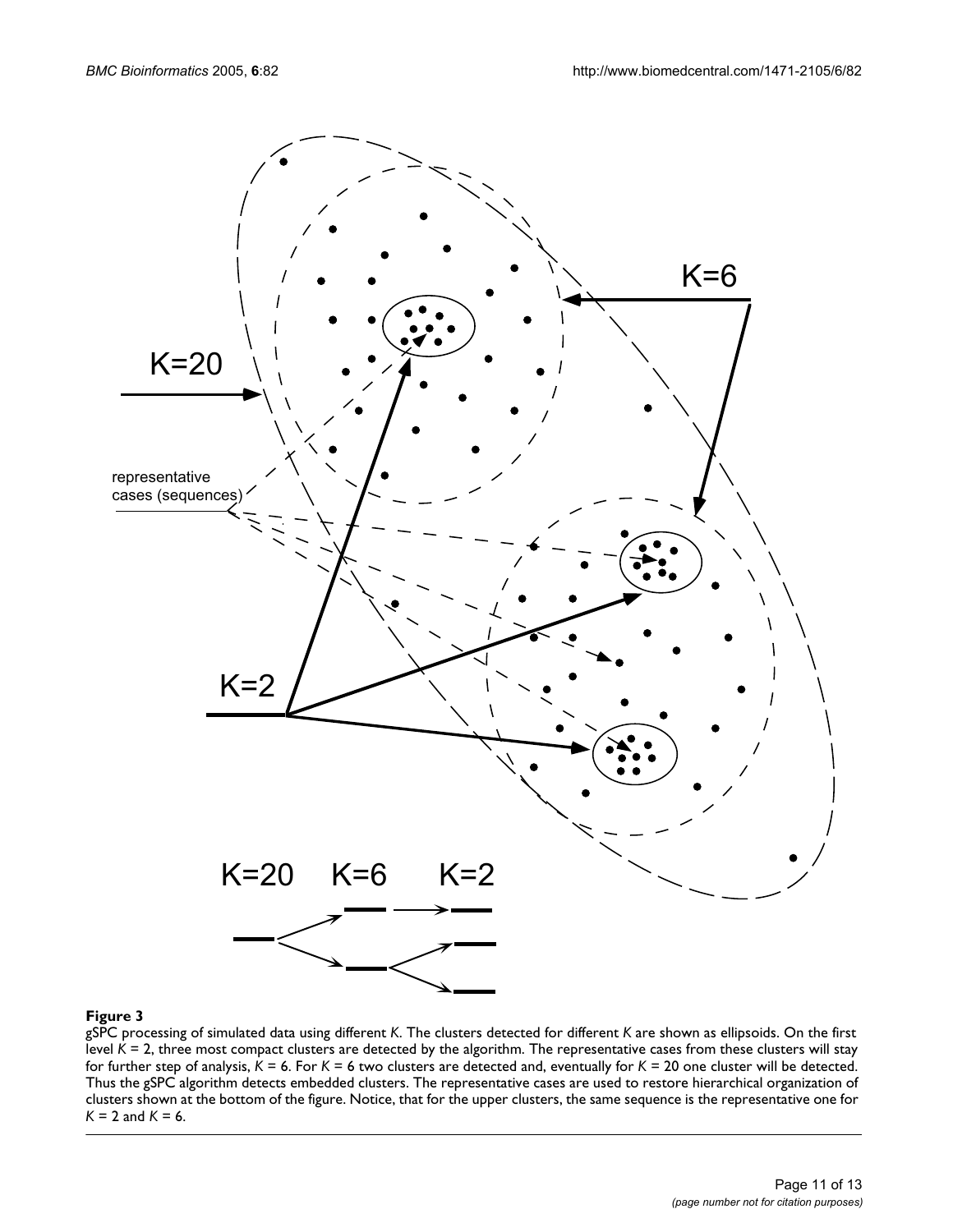



larities are downloaded from the SIMAP database as FASTA scores. Then, the algorithm clusters sequences using  $K = 2$ . During the analysis the temperature is scanned from a minimum  $T = 10^{-4}$  (when practically all points form one large cluster) to a maximum *T* = 2 value (when almost all points are singletons). The leaf clusters are detected and used to calculate the performance of the algorithm for this *K* (see Tables [1](#page-4-0)[,2](#page-4-1)[,3](#page-5-0)[,4\)](#page-6-0). The sequences from the leaf clusters are then eliminated from further analysis except the representative ones (see above). Subsequently, we increase *K* and perform the next round of analysis. The analysis is terminated when the maximal specified *K* value is reached. The representative sequences may be assigned to some clusters with different *K* in later rounds of iteration. The annotation of these sequences in the cluster with smallest *K* was used to count the method performance. The gSPC procedure, as it was correctly noticed by the anonymous reviewer, also depends on the temperature step used to analyze clusters for each single *K*. For example, using large steps,  $\Delta T = 0.3$ , one would detect different leaf clusters in Figure 2. As it is clear from the same figure, the sensitivity to this parameter is not a particular feature of gSPC but of the original SPC method that is used to determine the leaf clusters. Thus, the identification of leaf clusters can be ambiguous in some cases. In our article we used  $\Delta T = 0.01$  and did not observe significant changes in the performance of the algorithm for smaller values of this parameter.

## *TRIBE-MCL algorithm*

The TRIBE-MCL algorithm was downloaded from [32]. The values of the inflation parameter used for analysis of data were selected as indicated in the original study [5].

#### *Data representation*

A FASTA file containing sequences that were used for clustering was compared to itself using BLAST [33] for the SwissProt database implemented in PEDANT [34]. For the bacterial genomes the FASTA pair-wise scores for were retrieved from the SIMAP database [10].

The all-against-all sequence similarities generated were parsed and used as input for both algorithms. The input data for TRIBE-MCL were represented as -log<sub>10</sub> (*E-value*). The input values for the SPC were distance values calculated as  $-1$ ./log<sub>10</sub> (*E-value*). Pairwise scores with *E-value* > 0.1 were excluded from the analysis.

#### **List of abbreviations**

PEDANT – Protein Extraction, Description and ANalysis Tool

FunCat – MIPS Functional Catalog

TRIBE-MCL – Markov Cluster Algorithm